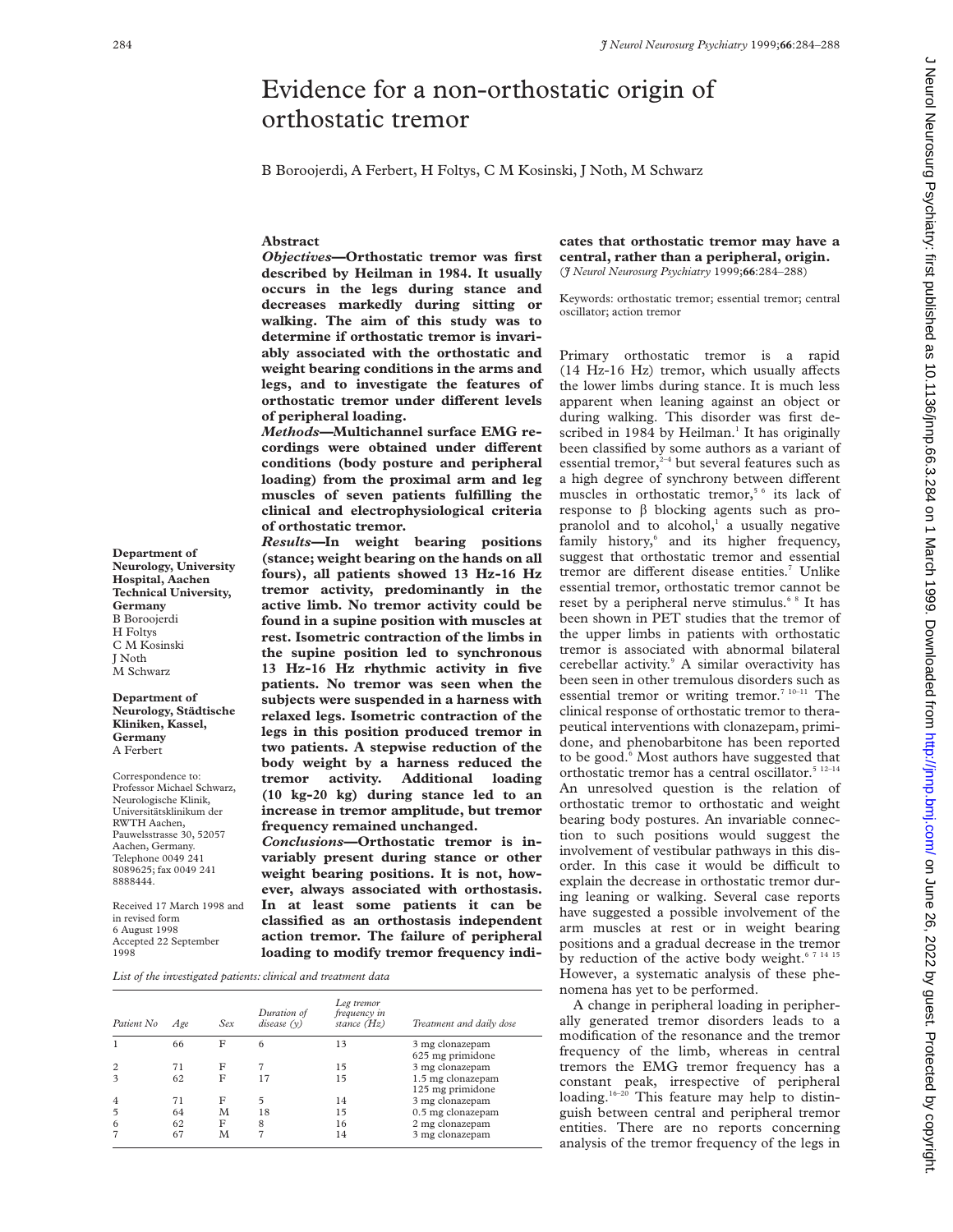orthostatic tremor with different peripheral loadings.

The aim of this study was to examine the relation between orthostatic tremor and orthostatic (weight bearing) conditions and a possible relation of the different features of this tremor (frequency and severity) to a stepwise reduction in body weight.



Figure 1 Surface EMG recordings from leg and arm muscles (QF=M quadriceps femoris; BF=M biceps femoris; BB= M biceps brachii; TB=M triceps<br>brachii) in different positions in patient 4. (A) Stance with full weight bearing; *upright in a harness with relaxed legs; (D) suspended upright with isometric contraction of the legs; (E) supine position with relaxed legs and arms; and (F) supine position with isometric contraction of arms and legs.*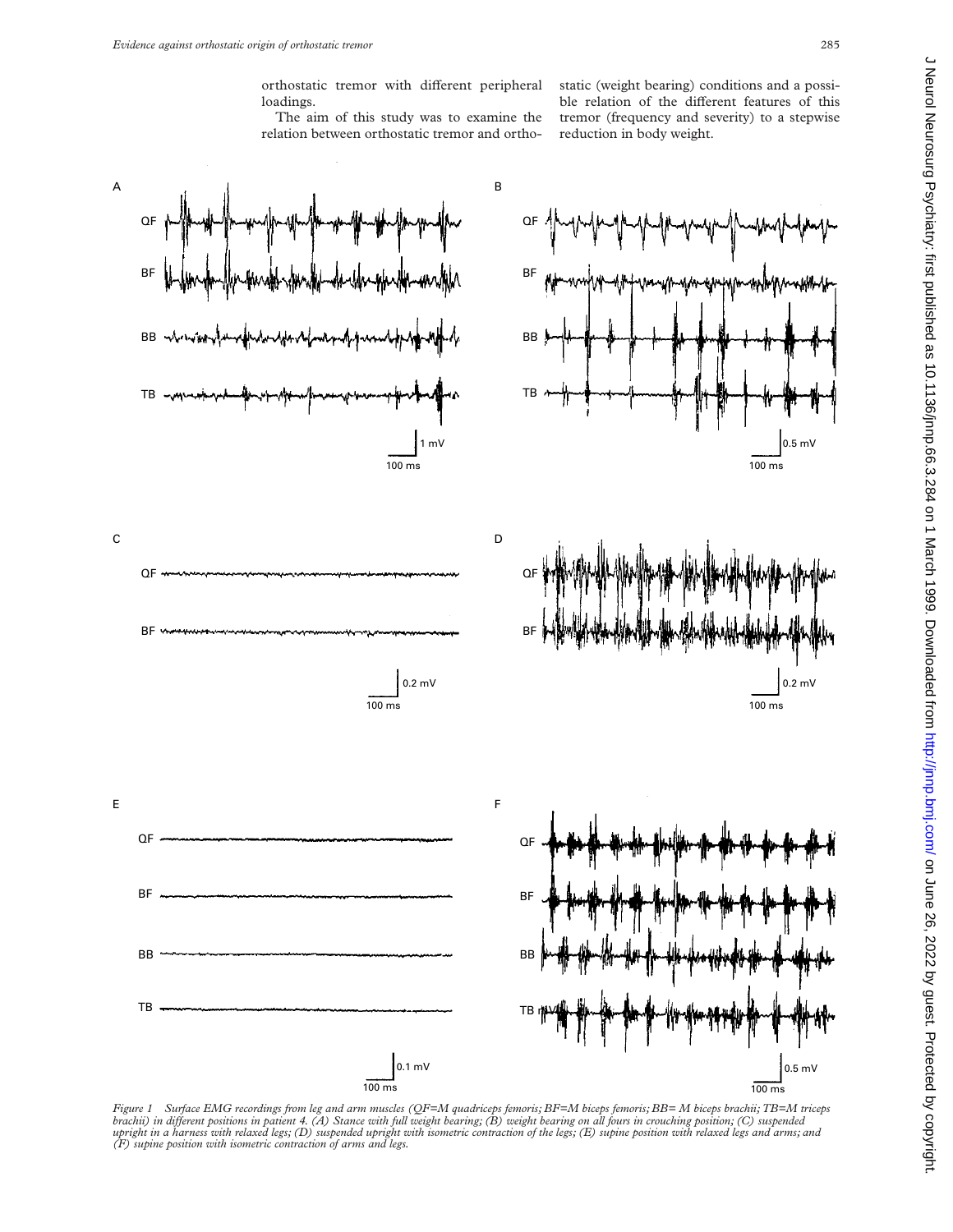#### **Patients and methods PATIENTS**

The study involved seven patients (two men and five women, age range 62–71 years, mean age 66.1 (SD 3.8) years, duration of disease 5–18 years) who fulfilled the clinical and electrophysiological criteria for orthostatic tremor. All procedures were explained fully to the patients, who then gave their informed consent. Four patients were investigated in Aachen and three in Kassel. All patients had a 13 Hz-16 Hz tremor activity in the leg muscles during stance, which caused them difficulties while standing. The patients described this as weakness, trembling, or a feeling of unsteadiness. In all cases the tremor began a few seconds to a minute after standing up and progressively worsened to a point that the patient was compelled to move or to sit down for fear of falling. All patients commented that their symptoms were abolished by sitting or lying and were improved by shifting the weight, leaning against an object, or by walking. All patients were on medical treatment with oral clonazepam or primidone,or both (table).

## EMG RECORDINGS

Multichannel surface EMG recordings using Ag/AgCl electrodes were made with a VIKING I device (Nicolet Biomedical Inc) with a bandpass of 100 Hz-10 kHz. Recordings were made from the right M biceps brachii, M triceps brachii, M quadriceps femoris, and M biceps femoris. Tremor activity (frequency and maximum amplitude of EMG activity) was measured by visual inspection under several conditions: (1) during stance with full body weight and outstretched arms; (2) during weight bearing on the hands and legs on all fours; (3) in an upright position while suspended in a harness and with a stepwise reduction of body weight (2/3 body weight,1/2 body weight, 1/3 body weight) in five patients (patients 3–7) and complete suspension with relaxed legs in all patients; (4) as condition 3, but with isometric contraction of the legs; (5) with additional loading (10 kg-20 kg) in a standing position in four patients (patients 3, 4, 5, and 7) achieved by carrying a loaded rucksack. In each case a maximum additional loading of 20 kg was tried. As this load was poorly tolerated by some patients the weight of the rucksack was reduced down to a tolerable value (minimum 10 kg). The electrophysiological measurements were done using only one load in each individual subject; (6) in a supine position with relaxed muscles; (7) in a supine position with isometric contraction of the arm and leg muscles. The patients were first asked to maintain a maximum isometric contraction of their arm and leg extensors and flexors separately against resistance. A simultaneous contraction of the arm flexors and leg extensors were then performed in the second step of the experiment. In each condition the tremor frequency and the ratio of the peak tremulous EMG activity of the M quadriceps femoris to the peak EMG activity during stance was calculated.

225 Patient no<br>■ 3 200 34567  $\bullet$  4 175  $\overline{4}$  5 150  $\Box$  6 125  $\geqslant$ 100 75 50 250 Full weight a little Hangiro 1/3 Bootht It a Bodyt Bodyt position

*Figure 2 Peak EMG amplitude of the tremor activity in M quadriceps femoris after stepwise reduction of the body weight and after additional loading in stance in relation to peak amplitude during stance with full weight. An increase in loading weight leads to an increase in tremor amplitude in the legs.*

#### **Results**

#### MEDICAL TREATMENT DATA

All patients were on appropriate medication with clonazepam or primidone, or both and had a moderate to good response to this treatment. The daily dose of clonazepam ranged between 0.5 mg and 3 mg, and that for primidone between 125 mg and 625 mg (table).

## TREMOR ACTIVITY UNDER DIFFERENT

### **CONDITIONS**

*Stance—*In this position all patients had a 13 Hz-16 Hz synchronous tremor activity in the leg muscles (fig 1A). Three patients showed tremor in their outstretched arms at the same frequency, but with a lower amplitude.

*Weight bearing on all fours—*In this position all patients had a 13 Hz-16 Hz tremor activity in the active arms. Three patients showed a similar tremor in the leg muscles. By contrast with the findings during stance, the tremor amplitude was larger in the arm muscles than in the legs under this condition (fig 1B), although no change of the tremor frequency could be detected.

*Upright, suspended position with stepwise reduction of the body weight—*This procedure could be performed in five patients (patients 3–7). A decrease in the tremor amplitude accompanied the reduction in body weight (fig 2), but no change of the tremor frequency was apparent. Tremor was abolished during complete unloading with relaxed legs (Fig 1C).

*Upright suspended position with isometric leg contraction—*In this position the isometric cocontraction of the leg muscles led to tremor activity in two patients (fig 1D).

*Additional loading—*An additional loading of 10 kg-20 kg during stance was performed in four patients (patients 3, 4, 5, and 7). It led to an increase of the tremor amplitude in all patients without any shift in frequency (fig 2).

*Supine position with relaxed muscles—*No tremor activity was seen under this condition (fig 1E).

With isometric contraction of the upper or lower limb tremor activity could be seen mainly in the contracted muscles. Isometric cocontraction of the arms and legs in a supine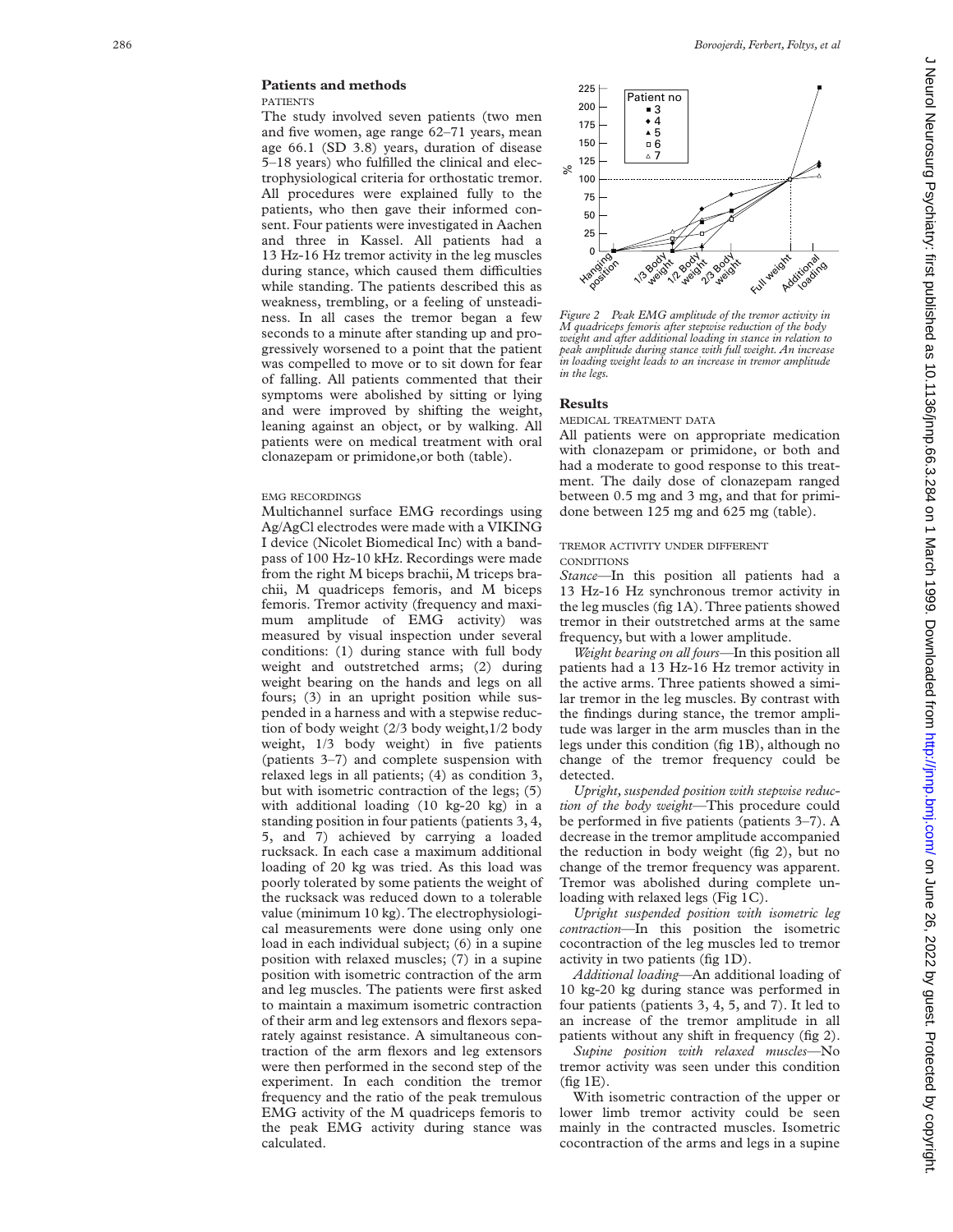position led to tremor in all four limbs in five patients (fig 1F).

## **Discussion**

Orthostatic tremor is a unique tremor syndrome, characterised by a subjective feeling of imbalance in stance and a substantial relief when sitting or lying. When in the last condition only sparse clinical findings, in the form of a barely visible or palpable fine amplitude tremor of the leg muscles, are found. The diagnosis can be easily confirmed by EMG recordings from these muscles, which show a characteristic 13 Hz-18 Hz tremor. In severe cases this activity is apparent in all leg, trunk, and arm muscles. Involuntary shaking, jerking, or tremor of the legs may be a prominent symptom of several conditions such as myoclonus, cerebellar ataxia, or clonus due to spasticity. In all these conditions the shaking of the legs may also produce a severe unsteadiness in stance, with considerable relief after sitting or lying. The characteristic tremor frequency in orthostatic tremor can help to achieve a correct diagnosis.

Orthostatic tremor was always present in weight bearing conditions such as stance and crouching on all fours, predominantly in the more activated limbs. The tremor amplitude was larger in the leg muscles than in the arms during stance, whereas in a crouching position a larger amplitude could be seen in the arm muscles. This tremor activity did not depend on orthostatic conditions. No tremor could be seen when the patients were suspended upright with relaxed legs whereas there was a clear tremor activity in a considerable proportion of the patients in the non-orthostatic supine position, as well as while suspended with isometric contraction of the leg muscles. Thus the "orthostatic" tremor could be seen in many patients during muscle contraction in any position (lying, hanging, standing). This suggests that afferents signalling the body position may not play a crucial part in the generation of orthostatic tremor.

There are three principal mechanisms for the generation of tremor. Firstly, tremor generation caused by firing of motor neurons at their proper frequency. Higher order structures, such as spinal interneurons, may in this case maintain the synchronisation of motor neurons. A rhythmic firing of motor neurons with the characteristic frequency of 13 Hz-16 Hz could, theoretically, be the origin of orthostatic tremor. But needle EMG recordings in patients with orthostatic tremor have disclosed a firing frequency of only about 8 Hz.<sup>5</sup> A second tremor mechanism is an oscillatory system composed of central and peripheral mechanisms. An oscillating system with a central part and peripheral receptors and pathways could also be postulated in orthostatic tremor. The 13–18 Hz tremor frequency of orthostatic tremor is, however, far too high to originate in a lower limb reflex loop. Clonus, which is produced by such a mechanism, has a frequency of 6 Hz-8 Hz in the legs. By contrast with the peripherally generated tremors, the tremor in orthostatic tremor cannot be reset by peripheral nerve stimuli.<sup>6 8</sup> A third mechanism is a central oscillator acting alone. The high degree of regularity and synchrony between muscles in the different parts of the body in orthostatic tremor,<sup>6 13</sup> and the fact that the phase of orthostatic tremor can be reset by transcranial magnetic stimuli, $^{21}$  suggest that this third principal mechanism of tremor generation is the most probable in the case of orthostatic tremor.

It is known that the frequency of peripherally mediated tremors, such as normal physiological tremor, depends on the resonance frequency of the limb rather than on the frequency of any central oscillator.<sup>17-20</sup> This resonance frequency can be modified by external loading of the limb. Therefore changes in loading can be a useful way to distinguish between peripherally and centrally generated tremor variants. In subjects with an enhanced physiological tremor the reduction of the mechanical resonance frequency by loading can reduce the EMG frequency.<sup>18 20</sup> By contrast, this effect of mass loading is not seen in parkinsonian tremor or essential tremor.<sup>20</sup> In our study the reduction of body weight by suspension in a harness or increases in body weight by additional loading (changes in peripheral loading) did not lead to any significant changes in the EMG tremor frequency, although a marked modification of the peak EMG amplitude could be found. This would suggest a central oscillator for the tremor activity in orthostatic tremor, in agreement with the findings of many other authors.<sup>5 12–14</sup> In studies of hand tremor additional loads of up to twice the mass of the hand (500 g-1000 g) are often used. Compared with this loading the ratio of the additional weight in our study (10 kg-20 kg) to the total body mass (70 kg) is very modest. Thus it is conceivable that larger mass loads would have possibly changed the tremor frequency. Due to the poor toleration of the additional loading by the elderly population of patients with orthostatic tremor, loadings comparable with the body mass could not be used in our study.

In conclusion, although orthostatic tremor can always be seen in weight bearing positions, it diminishes in pure orthostatic (vertical) positions without isometric muscle contraction. In at least some patients muscle activation while supine also leads to characteristic tremor activity. In these patients orthostatic tremor may be redefined as an orthostasis independent action tremor. The lack of EMG frequency shift with different peripheral loadings suggests a central oscillator for this disorder.

This study was supported by the START-program of the University Hospital Aachen. We are grateful to Dr S Fellows for reviewing the English version of the manuscript.

- 1 Heilman KM. Orthostatic tremor. *Arch Neurol* 1984;**4**:880–
- 1. 2 Wee AS, Subramony SH, Currier RD. Orthostatic tremor in familial essential tremor. *Neurology* 1986;**36**:1241–5.
- 3 Papa SM, Gershanik OS. Orthostatic tremor: an essential tremor variant? *Mov Disord* 1988;**3**:97–108.
- 4 Fitzgerald PM, Jancovic J. Orthostatic tremor: an association with essential tremor. *Mov Disord* 1991;**6**:60–4.
- 5 Deuschl G, Lücking CH, Quintern J. Orthostatischer Tremor: Klinik, Pathophysiologie und Therapie. *Z EEG EMG* 1987;**18**:13–19.